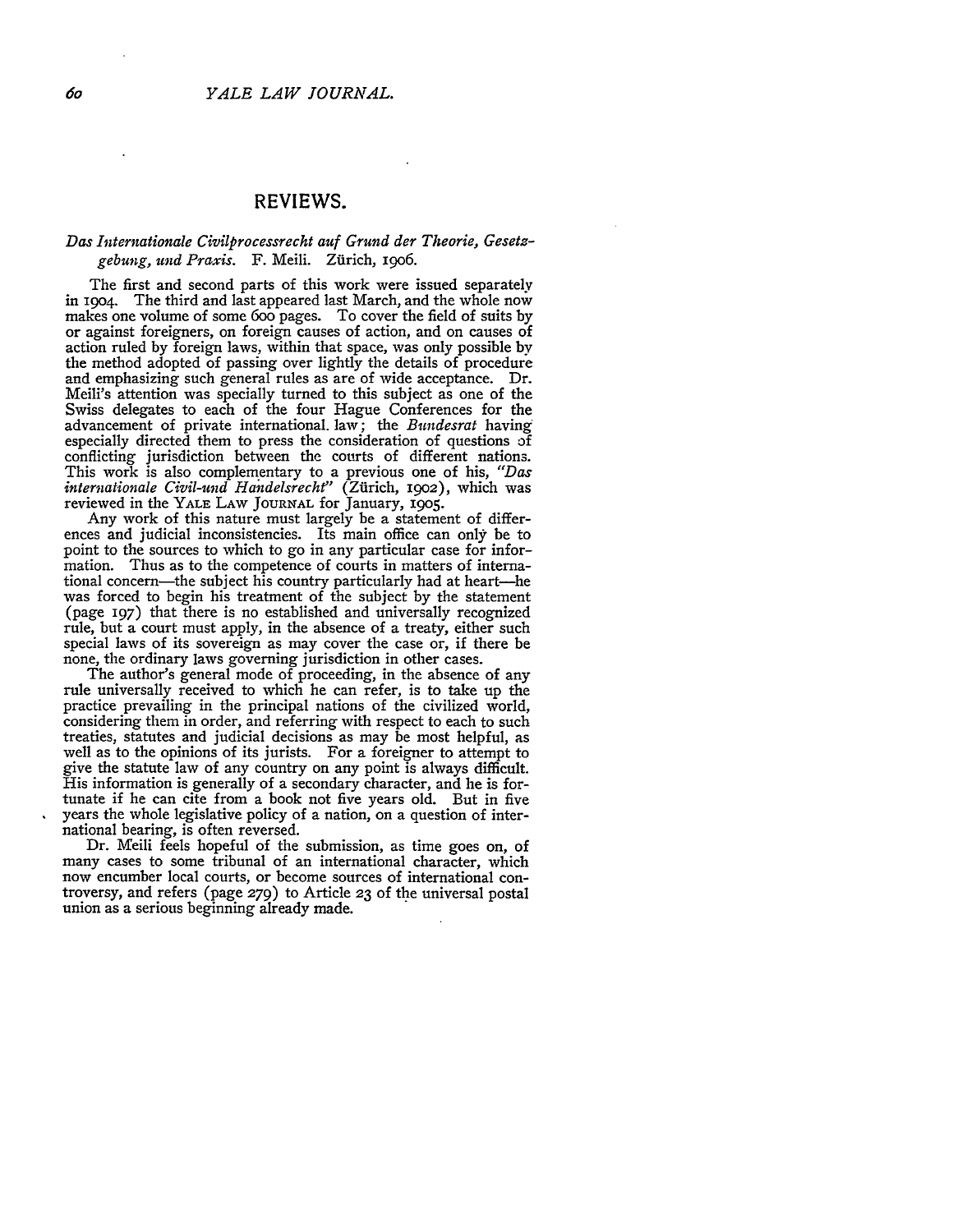American lawyers will take a special interest in reading what the author has to say as to the forensic domicile, which now figures so largely in our own corporation laws. In France, every corporate shareholder under certain circumstances, as in case of the insolvency of the company (pages 311, **327)** must elect such a domicil at a particular place in Paris, and answer to all process there served -upon him.

France and Switzerland entered into a treaty in 1869 (given on -p. 569) which regulates judicial proceedings in which their citizens are engaged. The question arose in the Swiss courts whether a corporation incorporated by one of the powers was to be deemed a citi- .zen of that power. The decision of the Bundesgericht (p. 326) was that the nationality of a corporation was determined by that of its shareholders, and not by the place where it had its corporate seat or its principal establishment. This result corresponds to that announced by the Supreme Court of the United States in the series of decisions culminating in *Ohio & Mississippi R. R. Co. v. Wheeler,* i Black. 286, and recently qualified in *Doctor v. Harrington,* 196 **U. S.** *579.* It differs in principle from the project of an international treaty as to bankruptcies, adopted **by** the Hague Conference of **19o4** for the advancement of private international law. That provides (Art. 2) that a corporation is to be thrown into bankruptcy only in the country where it has its corporate seat, provided this be not a fraudulent or fictitious one.

Much of what is said as to jurisdiction over foreigners in penal -actions sounds strange to American ears. The Court of Appeals of Milan, for instance, (p. 184) has held that as well in regard to penal jurisdiction as on an appeal **by** a party damaged **by** a crime, from the award of damages, a foreigner, not living in Italy, ought to be. deemed regularly summoned, **by** posting up the citation in a public place, without any effort to communicate personal notice. In cases of a judgment for contumacy or **by** default, this would be particularly unfavorable to the party proceeded against.

The author considers it a settled principle, generally accepted **(p.** 243), that a business establishment situated in a place other than the domicile of its proprietor, or, if that be an artificial or juristic person, its legal seat must in some practical fashion respond to suits instituted against it there. This he refers, not to any fiction of a domicile or quasi-domicile for the business, but to a necessary implication from its being set up in such a locality, and applies to branch establishments as well as to the principal one. Here our attachment process levied on the goods of non-resident debtors in an *in personam* action answers the same ends, though on a somewhat different theory.

A natural tendency is shown in this treatise to dwell on the practice in the Swiss courts and under treaties to which Switzerland is a party. Every man writes best about that which he knows best, and if the book shows some want of proportion on this account, it is certainly likely to be the more accurate for it. To American readers, also, the relations of the Swiss cantons to each other are of especial interest from their close analogy to those between our own States.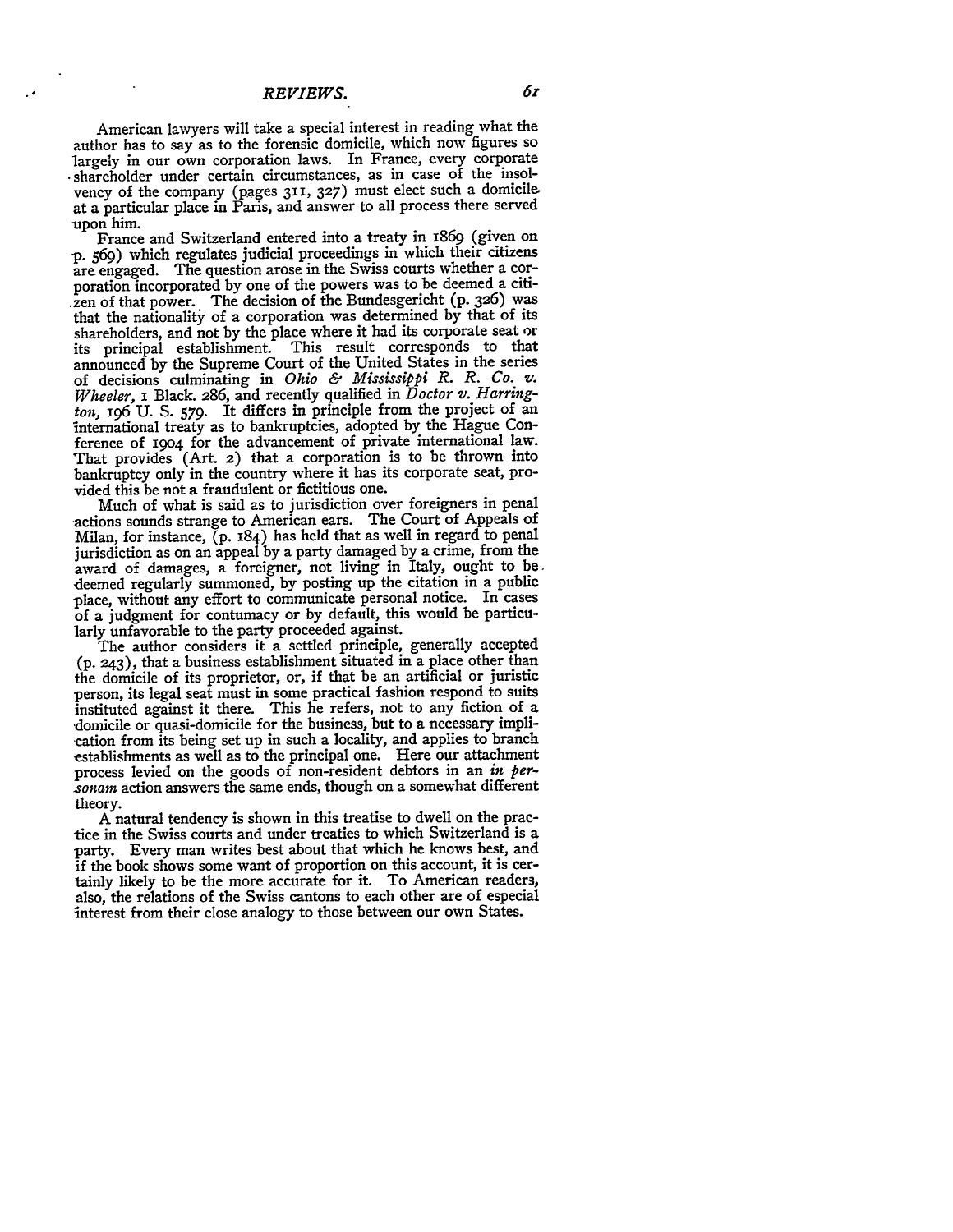Many of the recommendations made from time to time by the Institute of International Law (of which Dr. Meili is an associate) as to matters of procedure, are mentioned with favor. Undoubtedly they are gradually promoting harmony in international adjudications, and all the more effectively from the absence of any authority not purely intrinsic.

The recent approaches of European States in respect to the execution of foreign judgments, through the work of the Hague Conferences, are clearly described, as well as those previously made **by** the international convention as to railway traffic, and the agreements as to the force to be given to decisions of riparian tribunals in matters of commerce on the Rhine (pages 461-463). In reference to the American doctrine, he has overlooked (page **488)** the decisions of the Supreme Court denying the right of one of our States to impeach a judgment of another of them for fraud, as well as that of *Hilton v. Guyot,* **159 U. S. 113.**

The work attempted **by** the author was such as to render some errors inevitable (See pages  $290$ ,  $364$ , Preface IV); but in general it can be taken as a trustworthy statement of such rules and principles as control the disposition of causes of an international aspect in the several arranged. The bibliography of each subject treated has received special and careful attention.  $S. E. B$ .  $Special$  and careful attention.

*Due Process of Law.* **By** Lucius Polk McGehee, Professor of Law in the University of North Carolina. Edward Thompson Company, Northport, Long Island, N. Y. 19o6. Cloth. Pages 451.

This contribution of Professor McGehee to a series of "Studies in Constitutional Law" will be welcomed as a clear treatment of one of the most important topics in American law. As is stated in the prefatory remarks: "No richer or more interesting field could offer itself to the student or practitioner." The book is confined to an investigation of the provisions in the Constitution of the United States to the effect that no person shall be deprived of life, liberty or property without due process of law, and the treatment of similar prohibitions in state constitutions is merely incidental.

To a clear understanding of the rights and privileges which are secured to a citizen by such constitutional guarantees, the author at the outset says: "Due process of law implies the administration of equal laws according to established rules not violative of the fundamental principles of private right, by a competent tribunal having<br>jurisdiction of the case and proceeding upon notice and hearing."<br>Having thus defined the term, he proceeds to discuss its essential elements and particularly the matter of jurisdiction, necessarily taking up the subject of divorce and in a most clear manner pointing out the holdings of the federal courts upon this complicated question. The text was written before the rendition of the decision in the case of *Haddock v. Haddock,* but that case is referred to and the doctrine therein laid down criticised in the preface. Then follows an enu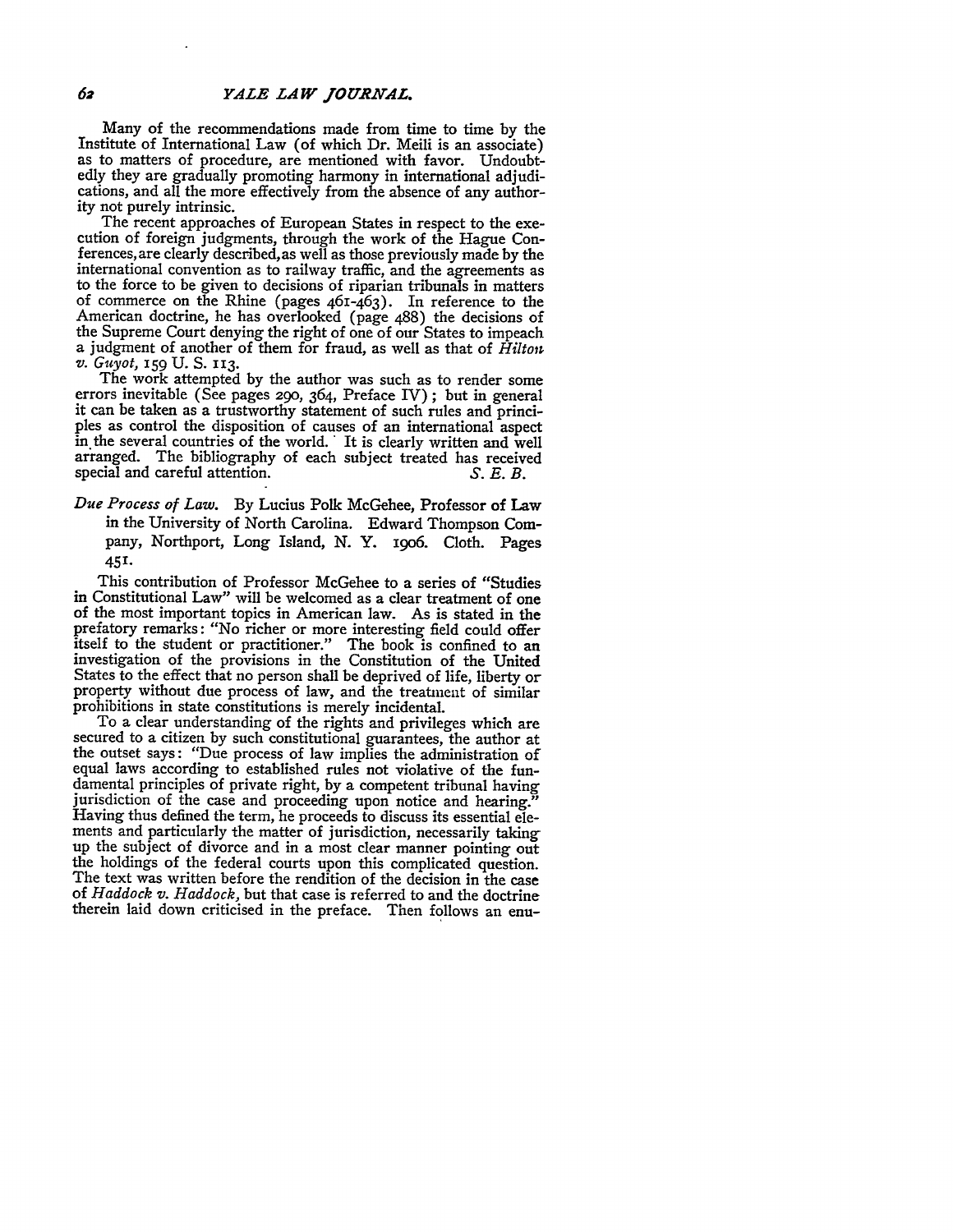*REVIEWS.*

meration of the rights and persons protected **by** these provisions, involving a consideration of procedure and its relation to the subject. The author then proceeds to consider the paramount rights of the state under the heads, "Taxation," "Eminent Domain" and "The Police Power" in the discussion of which are cited some of the most noted American decisions. The treatment of the entire subject is most satisfactory. *G.S.V.S.*

## *The Encyclopedia of Evidence.* Edited **by** Edgar W. Camp and John F. Crowe. Volume VIII. L. **D.** Powell Company, Los Angeles, i9o6. Pages **Ioo3.** Sheep.

The eighth volume of this useful work on evidence has just appeared and fully maintains the high standard set **by** the preceding volumes. Beginning with the subject of "Kidnapping" this volume covers completely and exhaustively the whole field of evidence up to and including the subject of "New Trial." Owing to the method of treatment the work necessarily includes some matter hardly belonging to a work on evidence, but in general the author has realized his object, viz.: to include all the law of evidence-using the term in its broadest sense-and to exclude everything not naturally included under that head. Instead of presenting original theories the author states the rules as he finds them and then proceeds to cite a few cases which are directly in point on each proposition stated. The citations represent almost all jurisdictions and are supplemented **by** apt quotations from the leading cases. An excellent feature of the work is the reference not only to the state reports, but also to the National Reporter System and to the American Reports and Decisions. *J. M. F.*

## *The Law of Automobiles.* **By** Xenophon P. Huddy. Matthew Bender & Company, Albany, N. Y., I9o6. Buckram. Pages 367.

In this volume Mr. Huddy sets forth the principles of the law which apply to the automobile. Although the courts and the legislatures of the United States have been dealing with this particular branch of the law only about seven years there now exists a large amount of statutory law upon the subject. The author states that prior to the year *I899* neither the courts nor the legislatures of America had considered the subject. During the short period which has elapsed since then the courts as well as the legislatures have been called upon to consider questions concerning the automobile and its use and many very important decisions have been rendered. These have been collected and commented upon by Mr. Huddy so that the lawyer, the layman and the judge may now have the law in a convenient and accessible form.

The volume is divided into two parts. The first part deals with the general principles of the common law which define the status of the motor car and the rights and duties of owners, chaffeurs, garage keepers and manufacturers. One chapter of peculiar inter